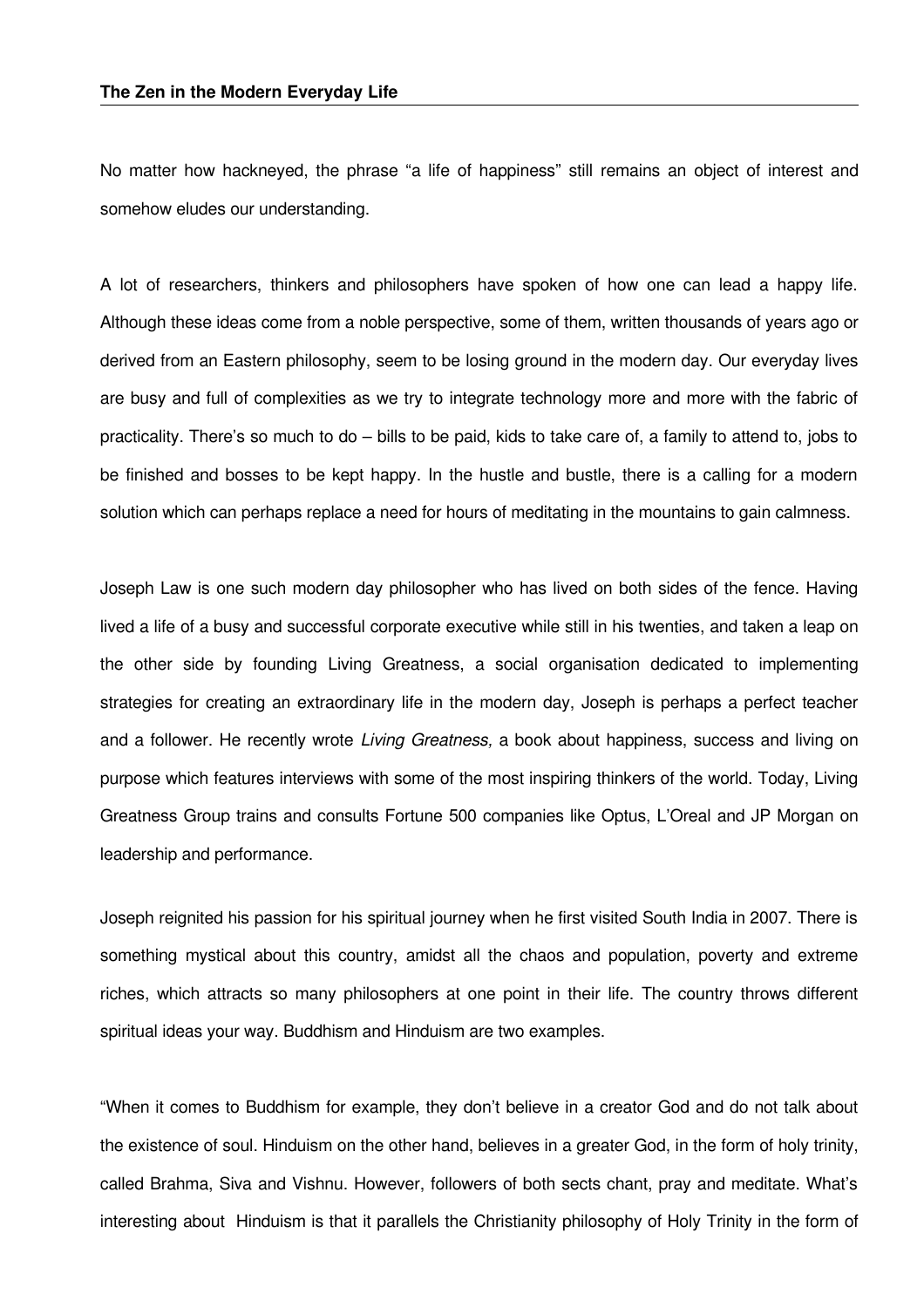Father, Son and the Holy Spirit. There are also fundamental and mystic aspects to both of these religions," Joseph explains.

Joseph believes that whichever sect you follow, ultimately we're all headed towards the same destination in the course of our evolution, which is the peak state of consciousness.

Different people explain this "peak state" or "connection to the divine" differently. Tony Robbins, the motivational guru, refers to it as a very emotional or resourceful mental state in which a person can do almost anything and conquer obstacles external to him or her. Joseph adds, "In the spiritual tradition, it is most often referred to an inner state of consciousness called "Samadhi". There are other terms like Nirvana, Satori and Christ consciousness but the underlying feeling can be describe as a sense of 'ever new bliss' according to Paramahansa Yoganada and saints of different spiritual traditions."

Another motivational speaker, Dr Wayne Dyer, says that the question is not whether we are connected to the divine but how corroded is our link. For Joseph, reaching that peak is getting closer to nature or the Universe itself. "We are all essentially, one way or another, evolving towards the nature of who we really are. But what's really interesting is that we're already there without trying."

Speaking of the Universe, Joseph adds that everything is energy and there is an underlying oneness in all things. "I think what is really deluding us is our senses and our inner perception based on our limited experience or senses, and if you were to look at something we call solid object for example, it is composed of particles and atoms. The interesting thing is an atom is 99% space, but if you look at a chair or a table, it appears solid to us, but in actuality, it is not. The question is what is real? Is everything a game of inner perception?"

Perhaps it is all about this inner perception after all. Some teachers believe this perception or the link with oneness can be "cleansed" by being present. Eckhart Tolle is one prominent believer of remaining present in the moment. For Joseph, it is by practice that we can access our essence.

"Obviously, the ego would like to think that's how we can achieve things faster, better or bigger. All the great souls who ever walked on the planet, be it a Buddha, Jesus, Lao Tzu, Mother Teresa or a Saint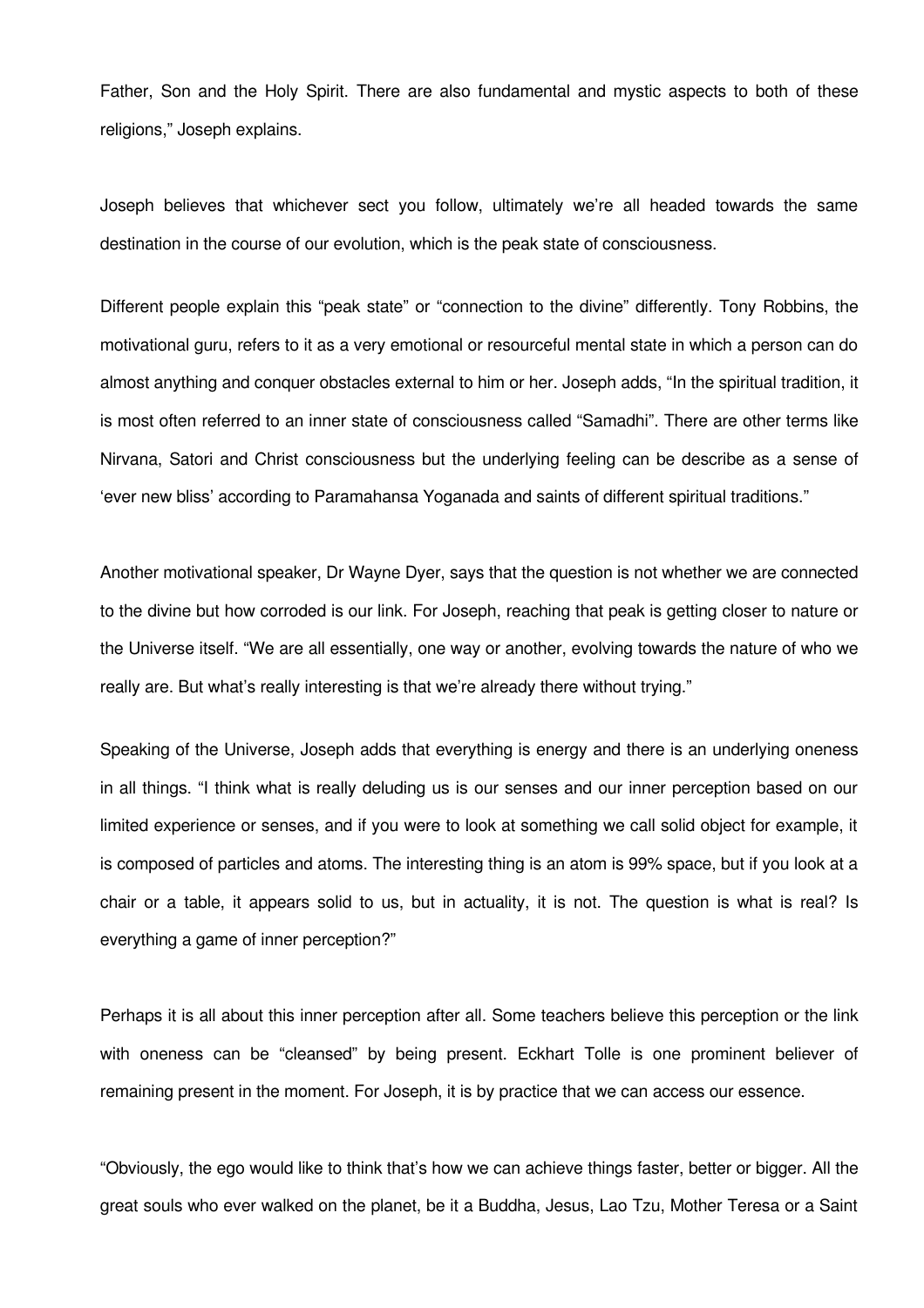Francis, never claimed that the power is directly from them. I think the power flows to us, not from us. It is a very important distinction. It was Jesus who said it was through his Father that he accomplishes everything, not through himself. And I remember even Mother Teresa said, 'I'm just a little pencil in the hands of God.' This also ties into the idea of what many modern spiritual teachers say about surrendering. Letting go, letting God."

Whether you call it remaining present in the moment, getting closer to nature or accessing the essence of who we are, meditation is one of the most quoted ways to reach "there". The question, as per Joseph, is not "what is the best form of meditation?" but "what is the purpose of meditation?" Everyone has a different purpose. The more precisely we answer this question, the closer to clarity we get.

Most people get it wrong when they say they "do meditation". A subtle difference between "doing" and "being" is that doing may not seem a natural state of your existence, whereas being is more so.

"The moment you perceive it as an activity, your mind gets busy and restless and you lose the whole point of meditation. Meditation is about letting go, becoming aware and gradually transcending your thoughts and mind." He recommends Vipassana for beginners as taught by the Buddha or studying the work of Eckhart Tolle or great Zen masters like Thich Nhat Hanh..

Meditation is not controlling the thoughts either. As we think we have to control something, the harder it gets. The mind gets active, and there is a heavy flow of thoughts, which defeats the whole purpose. Rather than playing controller, play witnesser – witnessing the breath as it flows in and moves out.

"The mind and the body go hand in hand, and the breathing and witnessing of the breathing is actually how you cultivate a greater sense of awareness."

A lot of it actually has to do with surrendering ourselves to the present moment. Surrendering, as per Joseph, is not bad as most people would think. Neither is it a sign of giving up and being a loser. It simply is a detachment from the outcome. "Do not attach to the fruits of the labour," he quotes the Bhagavad Gita, which brings us back to the non-controlling state of a witnesser.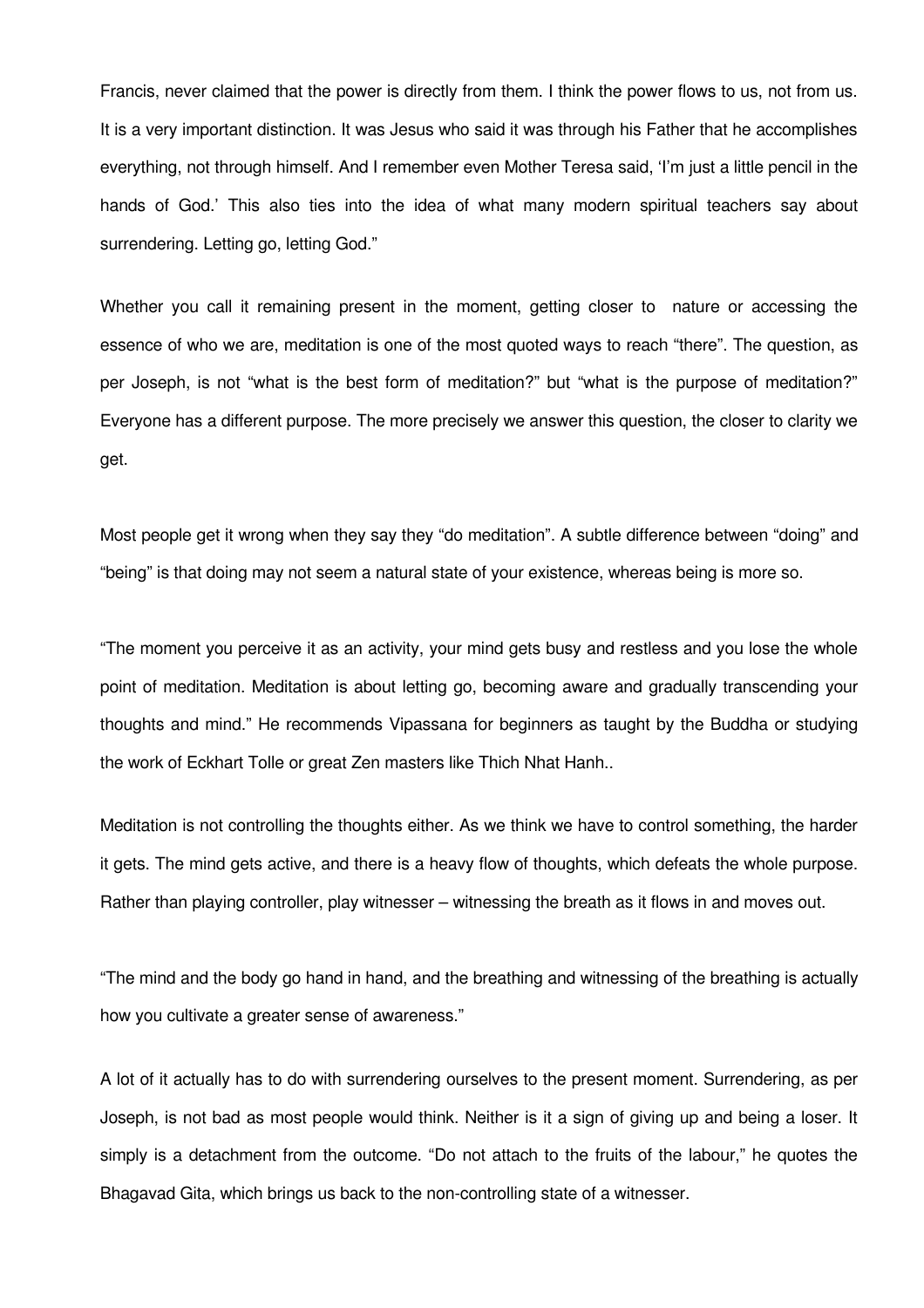However, this does not mean we quit as if nothing is under our control. Surrendering is one thing, sitting and waiting for things to happen magically is another. We are still to have aspirations and dreams. It is what makes us human. There are many who have a great spiritual intent, yet lack the presence of mind to manage their basic finances. On the other hand, it is seen that exceptionally rich people lack the fruits of spirituality. Why is this so? What makes us tilt toward the extreme sides of the scale of life where on one end is spirituality and on the other are materialistic goals? Are these two mutually exclusive?

"Not at all," Joseph is certain. There are those few in between who've decoded the balancing act and are both "spiritual" and enjoying all the material goodness that life can offer.

"I think money is just money. There's no meaning to it other than what you give it . . . it depends on what you use it for. You can use it for altruistic reasons, you can use it to elevate your ego or for selfish reasons. To manifest money, you need to change your perception around money, because our belief around money will either restrict or allow the flow, as it is just another form of energy."

So there is no folly in wanting more, to be rich or to own a mansion. It is perfectly okay to be a successful business person and try to reach the Samadhi at the same time. There needs to be a greater integration between spiritual and material aspects of life. It is the inner state of consciousness that makes the difference.

"A friend of mine, Tony Hsieh, who ran one of the most successful companies in America called Zappos.com, is a billionaire and an enlightened thinker. He said, 'If you were to have never made a dime within the next ten years, what would you be doing?'

"I think you have to write it down on a piece of paper, do some brainstorming and some soulsearching, and once you identify that, you know that this is your innermost passion, your innermost drive, and for me, when I was writing my book. It wasn't an easy process for me, because I had a hectic job at the time, running a financial service company, having a lot of demands from my Board of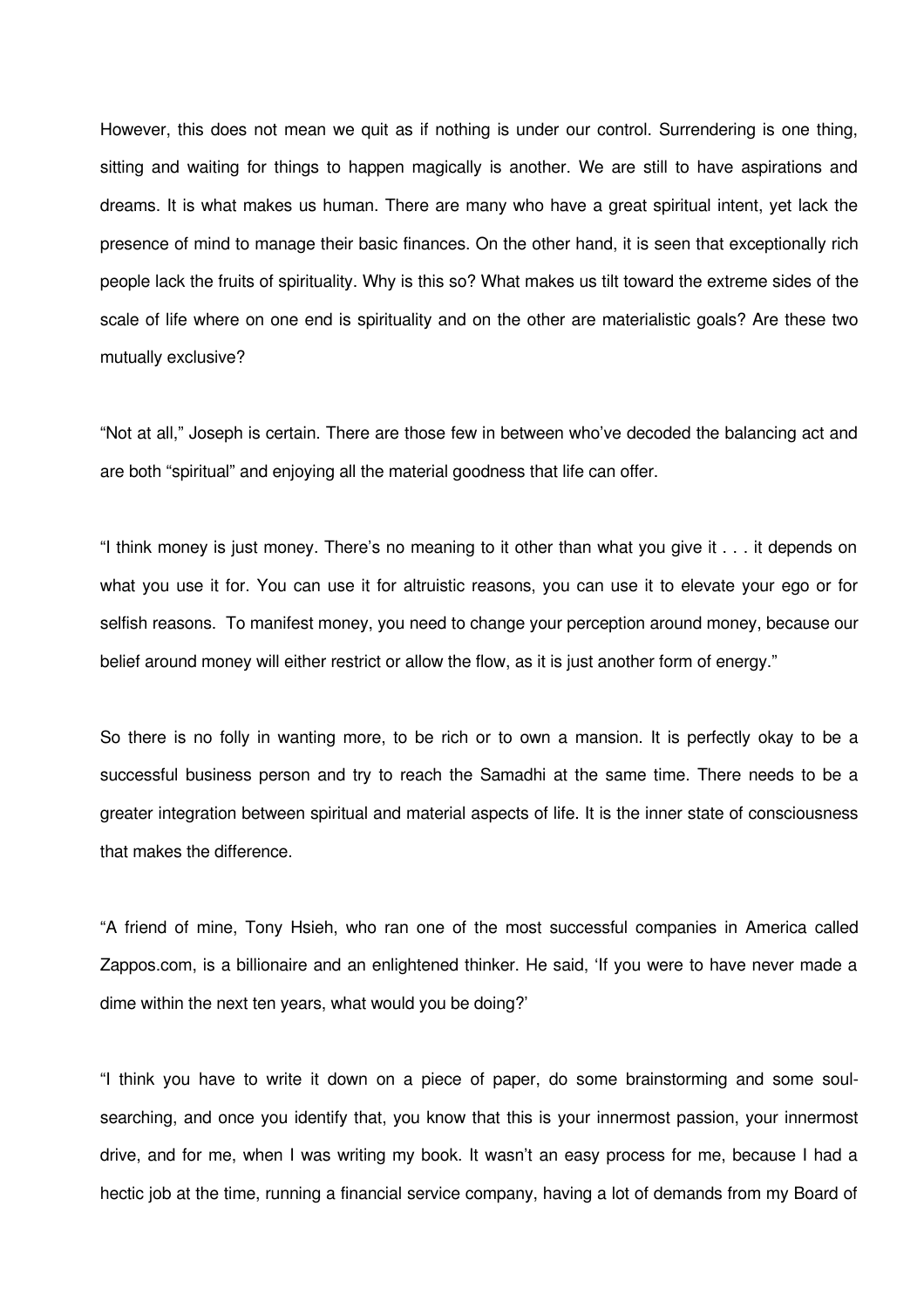Directors, managing staff, meeting my KPIs etc. So, after work, I would work till midnight and on the weekend on my book, doing a lot of research, designing the questions, approaching people for interviews.

"You need to dig deeper kind of what your innermost passion is. Entrepreneurs like Steve Jobs, Donald Trump or a Richard Branson talk about doing what you love as the key to success. Because I can tell you, if you were to do anything inspiring, it's not going to be easy. Inevitably, it's going to be a lot of challenges, obstacles along the path which can dishearten you. So following your passion will give you the fuel you need to keep you going. You also need to take a transitional approach and work gradually towards your goals. There is no such thing as an overnight success."

Passion is a door to a life of greatness. And then there's something else which precedes passion. Joseph explains the top law to living such a life lies in clarity about oneself.

"The first ideal is to develop clarity of mind by understanding the innermost motivation and who you are as a person, your strength and weaknesses, and in the business world. This is called a SWOT analysis. It stands for Strengths, Weaknesses, Opportunities and Threats. So, once you have developed a greater sense of who you are and where you're going, you need to develop for yourself an inspiring vision to get yourself motivated.

Joseph suggests having short-term goals of twelve months so as to practise focus. He advises against focusing on everything at once and being a jack-of-all-trades. It is also pertinent that the goals be achievable. A way to measure this is setting goals where one has at least a 50% chance of succeeding. Ask questions like what resources would be required, how will you execute the strategy and within what timeframes.

"With every rise comes a fall. With every beginning, there is an ending. Life is transient. Nothing stays the same. Only the changing nature of life is unchanged."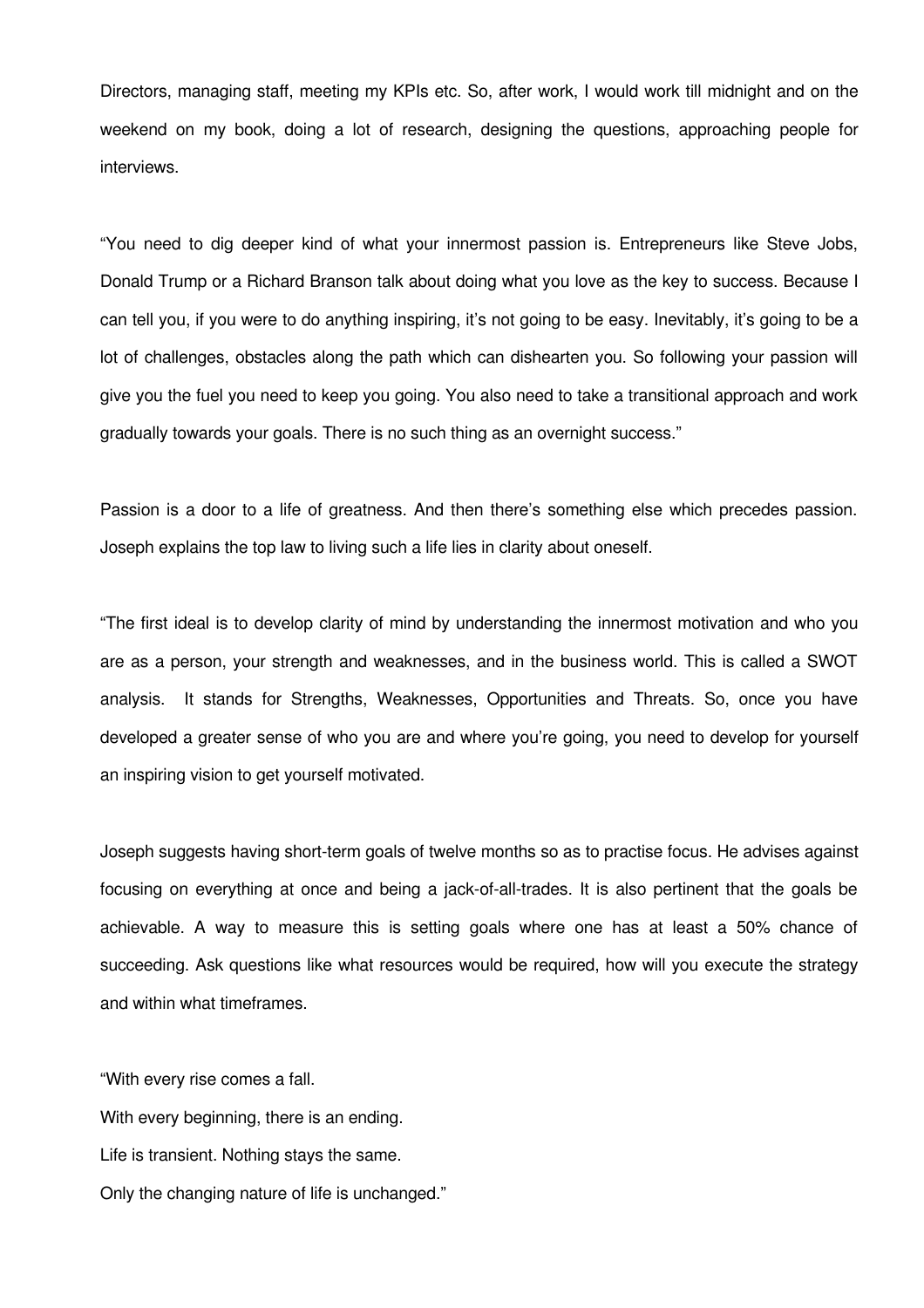We catch this beautifully written piece on Joseph's website. Although it reflects traditional Eastern philosophy, we can't help notice how some modern spiritual writers, like Bronte Baxter, the author of *Blowing the Whistle on Enlightenment*, are challenging this traditional philosophy. "Why must life begin and end?" they ask. "Why must there be sickness and death? Why must the infinite be the only thing that is perfect and unchanging, when we, its expressions, are made of the same stuff? Why can't life, even in our physical form, last forever? Why can't earth become a paradise?" The questions are no doubt unconventional, but seem valid.

But Joseph believes in the polarity of life as Yin and Yang in the Taoist tradition"I accept the moment as it is, but it doesn't stop me from envisioning a different reality in the future for the betterment of mankind. Sometimes, there is a need to be neither an optimist nor pessimist but a realist, just as I'm aware of the impermanence of life and everything is subject to the universal law of change."

Let's extend the concept of right and wrong to the modern day. There is a lot of friction at workplaces, for example, where people are disheartened everyday by the conflicts between them and their superiors or peers. Edward De Bono once said, 'It's not so much that a problem exists, but how you look at a problem. Joseph likes to change the perception rather than the person, since "everything is perception".

"If you change the way you look at a problem, everything changes," he adds.

Indeed, ask a different question and you have a different answer. So what are the most important questions which lead us through the smooth sailing in everyday life? We are told of two.

**What can I learn from this experience?** Joseph advises to focus on the learning side of the experience, which automatically turns our attention on the positive in the situation. If something can be learnt from a situation, well, it must be good, right?